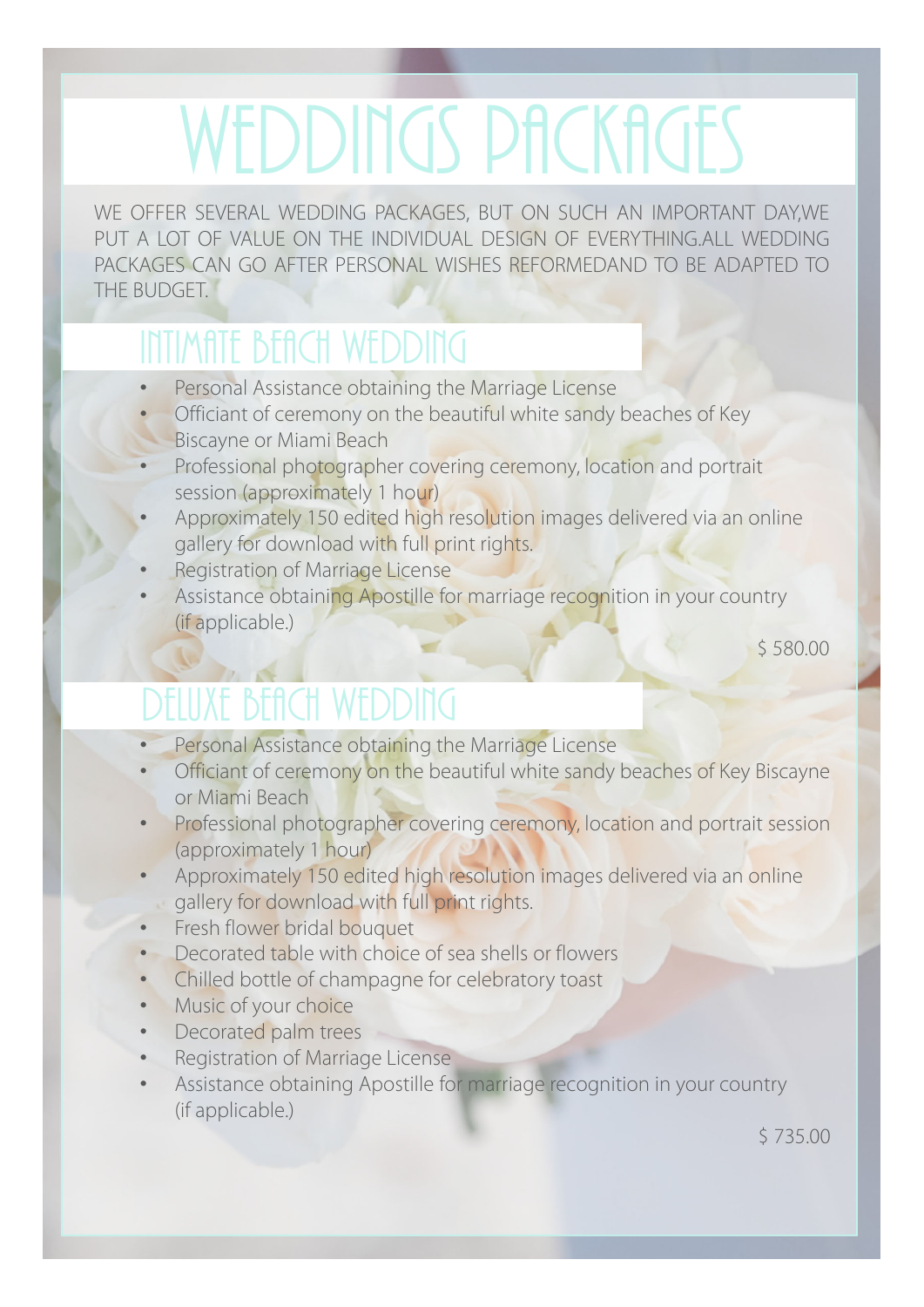## **NO FRILLS WEDDING CEREMONY**

- Personal Assistance obtaining the Marriage License
- Wedding ceremony in Bayside Park or in our high-rise office with direct ocean view on the 21st floor
- Registration of Marriage License
- Assistance obtaining Apostille for marriage recognition in your country (if applicable.)

\$240.00

### CRUISE STOP WEDDING

- Personal Assistance obtaining the Marriage License on the day of your ceremony or out-of-state license assistance
- Personal car service from the port to the beach and back to the port after the ceremony
- Officiant of ceremony on the beautiful white sandy beaches of Key Biscayne or Miami Beach
- Professional photographer covering ceremony, location and portrait session (approximately 1 hour)
- Approximately 150 edited high resolution images delivered via an online gallery for download with full print rights.
- Fresh flower bridal bouquet Decorated table with choice of sea shells or flowers
- Chilled bottle of champagne for celebratory toast
- Music of your choice
- Registration of Marriage License
- Assistance obtaining Apostille for marriage recognition in your country (if applicable.)

\$735.00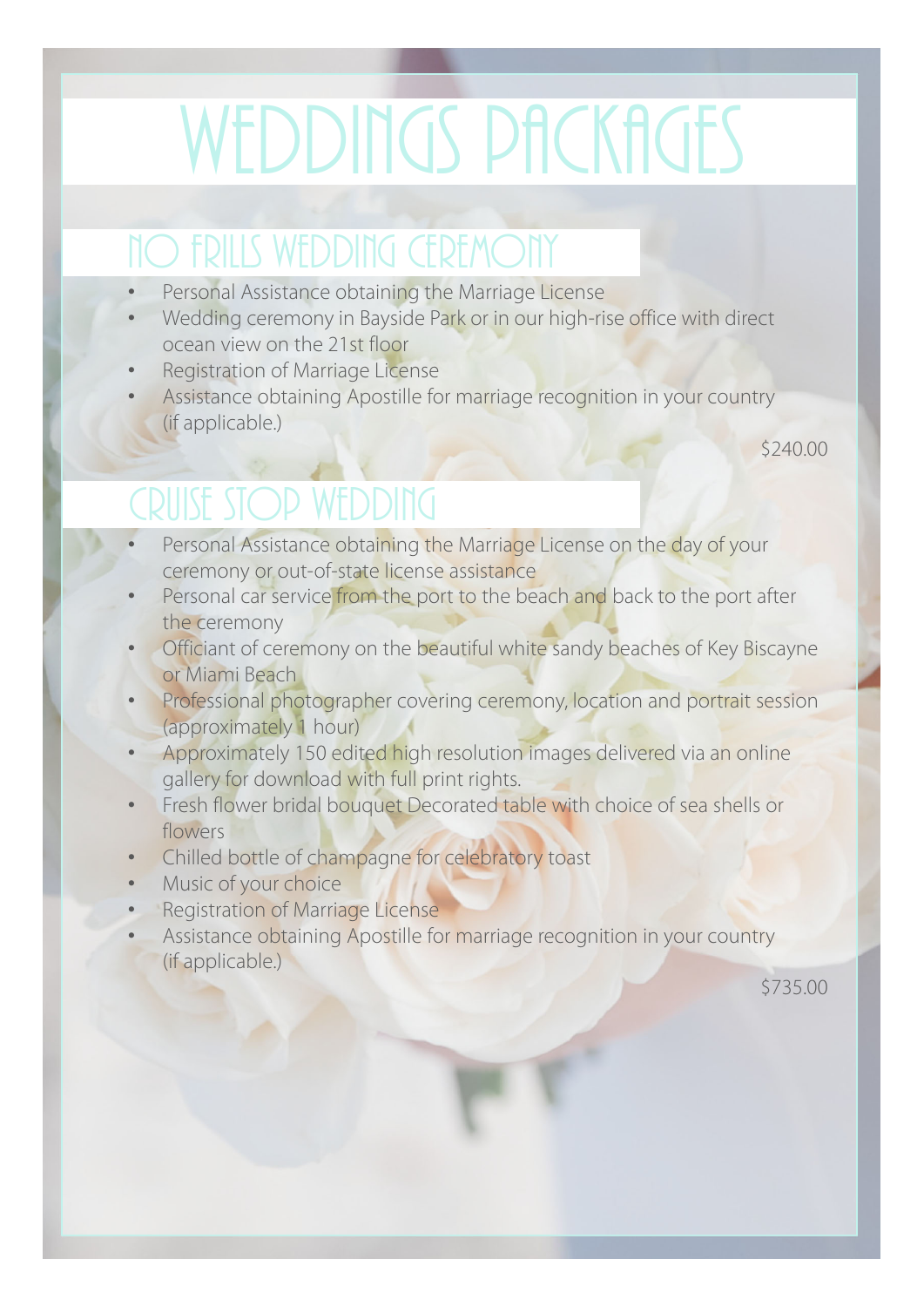#### PENTHOUSE WEDDING

- Personal Assistance obtaining the Marriage License
- Officiant of ceremony in a beautiful penthouse apartment with 180 degree views of both city and ocean.
- Professional photographer covering ceremony, location and portrait session (approximately 1 hour)
- Approximately 150 edited high resolution images delivered via an online gallery for download with full print rights.
- Fresh flower bridal bouquet Decorated table with flowers
- Chilled bottle of champagne for celebratory toast
- Music of your choice
- Registration of Marriage License
- Assistance obtaining Apostille for marriage recognition in your country (if applicable.)

\$680.00

### Island LIMOUSINE wedding

- Personal Assistance obtaining the Marriage License
- Officiant of ceremony on the beautiful white sandy beaches of Key Biscayne or Miami Beach
- 3 hour stretch limousine service
- Professional photographer covering ceremony, location and portrait session (approximately 1 hour)
- Approximately 150 edited high resolution images delivered via an online gallery for download with full print rights.
- Fresh flower bridal bouquet
- Decorated table with choice of sea shells or flowers
- Chilled bottle of champagne for celebratory toast
- Music of your choice
- Decorated palm trees
- Registration of Marriage License
- Assistance obtaining Apostille for marriage recognition in your country (if applicable.)

\$995.00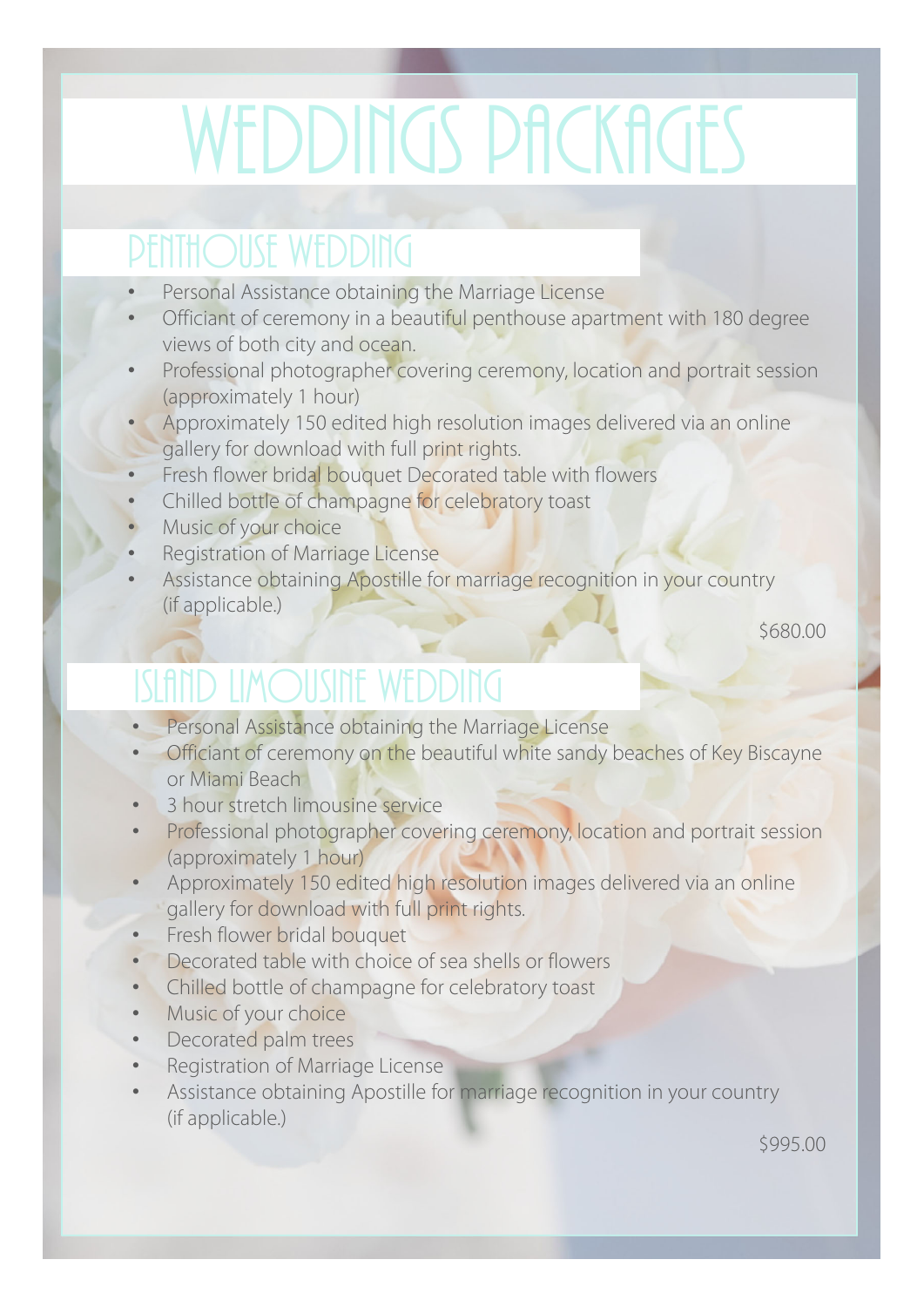### cuddly engagement PICNIC PACKAGE

- Romantic Picnic on the beautiful beach of Key Biscayne
- Palm tree decorations
- Photographer 150 Photos on USB Stick
- Decorated table with flowers, bottle of champagne and glasses
- Bridal bouquet or boutonnieres
- Music of your choice on Ipod player
- Cooler with delicious food, (sandwiches, chips, chips, dips, chicken strips, dessert) on a beautiful beach
- New blanket to keep

 $$555$ 

### LUXURY SAILBOAT WEDDING

- Personal Assistance obtaining the Marriage License
- Officiant of ceremony on a private sailboat or nearby island3 hour sailboat ride with your personal captain
- Professional photographer covering ceremony, location and portrait session (approximately 1 hour)
- Approximately 150 edited high resolution images delivered via an online gallery for download with full print rights.
- Fresh flower bridal bouquet
- Decorated table with choice of sea shells or flowers
- Small wedding cake
- Chilled bottle of champagne for celebratory toast
- Music of your choice
- Decorated palm trees
- **Registration of Marriage License**
- Assistance obtaining Apostille for marriage recognition in your country (if applicable.)

\$1.299.00